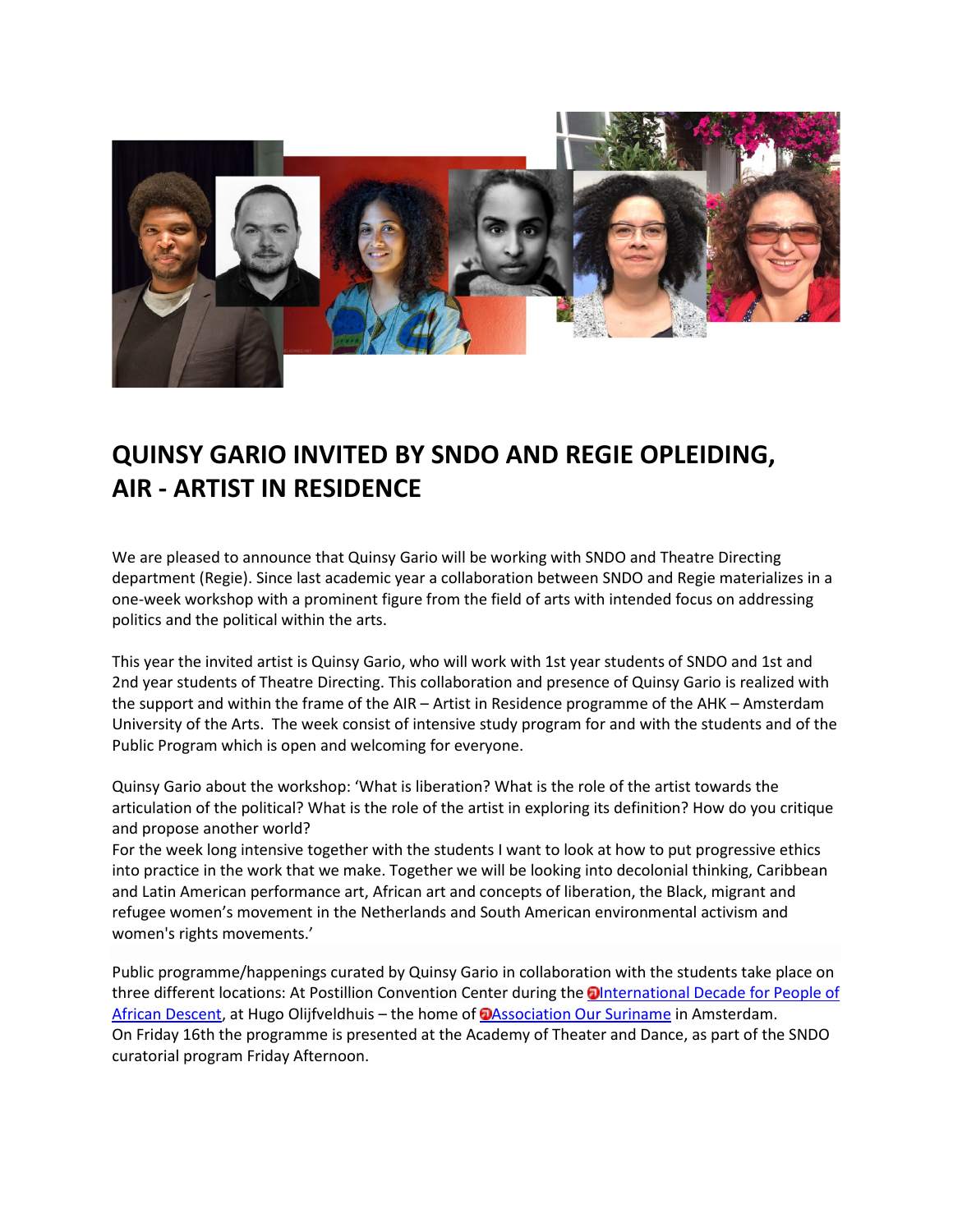## **PUBLIC PROGRAMME**

## **Monday 12 Dec, 19.30pm / Rolando Vasquez**

Location: Postillion Convention Center. Paul van Vlissingenstraat 8, Amsterdam Reservations: [http://www.africandescent.nl/home/subscribe?survey\\_id=79524](http://www.africandescent.nl/home/subscribe?survey_id=79524) To reserve, fill in the form and click the option \*Panel debat**:** [Let's get political](http://www.africandescent.nl/home/wiki/231745/nieuwe%20pagina)

**Tuesday 13 Dec, 19.30pm / Teresa Maria Dias Nerio Wednesday 14 Dec, 19.30pm / Amal Alhaag Thursday 15 Dec, 19.30pm / Nancy Jouwe** Location: Hugo Olijfveldhuis. Zeeburgerdijk 19, Amsterdam It is not necessary to make a reservation

## **Friday 16 Dec, 14.30pm / Natalia Truchi**

Location: SNDO studio 809, at the Academy of Theater and Dance. Jodenbreestraat 3, Amsterdam It is not necessary to make a reservation

**Quinsy Gario** is a poet, theatre maker and an activist born in Curaçao and raised in St. Maarten and the Netherlands. He studied Theater, Film and Television Studies at the Utrecht University with a focus on Gender and Postcolonial Studies. He won the Hollandse Nieuwe Theatermakers Prize 2011, the Issue Award 2014, the Amsterdam Fringe Festival Silver Award 2015 and was a finalist in the 2011 Dutch National Poetry Slam Championship.

Quinsy is one of the initiators of the Zwarte Piet Is Racisme (Black Piet Is Racism) campaign which critiqued the general knowledge surrounding the racist Dutch figure of Black Pete which he followed up by bringing out into the open the governmental support that keeps the figure alive in the Netherlands. His latest focus is on state protection of the marginalized and political resistance as performance. He is a member of the pan-African artist collective State of L3 and his work has been shown in Galleri Image (Denmark), Museum van Hedendaagse Kunst Antwerpen (Belgium), SMART Project Space and Stedelijk Museum Bureau Amsterdam (Netherlands). He has performed among other places in Stedelijk Museum (Amsterdam), Contact Theater (Manchester) and Ballhaus Naunynstraße (Berlin). Currently he is enrolled in the Master Artistic Research program at the Royal Academy of Art The Hague.

**Rolando Vasquez** is assistant professor of Sociology at University College Roosevelt of Utrecht University in The Netherlands. His research circles around three interdisciplinary topics: 'postcolonial thinking', 'visual social experience' and the 'critique of modern time'. His work brings together a variety of fields such as: critical theory, continental philosophy, post-structuralism, decolonial thinking, visual studies and aesthetics. He has written about Coloniality, Modernity, the Critique of Modern Time and Photography. His reflections on the visual aspects of social life and temporality also take expression in his photographic project: **O[www.criticalphotography.com](http://www.criticalphotography.com/)** 

**Teresa Maria Dias Nerio** was born in the Dominican Republic. She is a researcher, a visual and performance artist currently living in Amsterdam. Teresa graduated in Fine Arts at the Gerrit Rietveld Academie in 2007 and received her Master's from the Dutch Art Institute in 2009. Her research often focuses on subjects informed by the history of colonial and neocolonial invasions in the Global South, challenging the Eurocentric and US centric notions of who is who and what is what. Recent projects include the performance 'Ni 'mamita' Ni 'mulatita' curated by Arika and presented at Tramway as part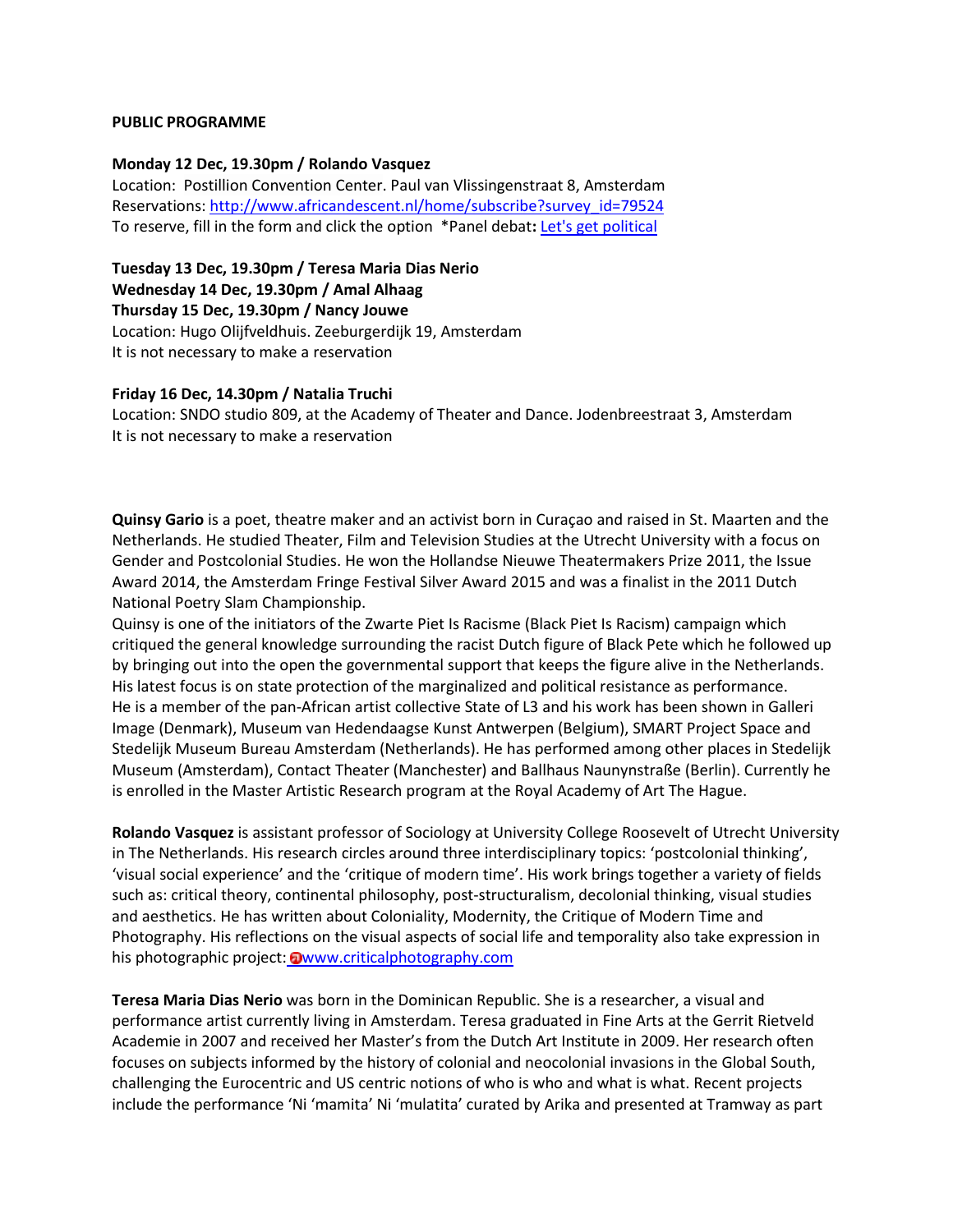of "Freedom is a constant struggle" in April 2013, the transdisciplinary roundtable and screening Be.Bop 2013 Decolonizing the Cold War and Be.Bop 2012 Black Europe Body Politics curated by Alanna Lockward at the Ballhaus Naunynstrasse, Berlin.

**Amal Alhaag** is an Amsterdam based independent curator, cultural programmer and radio host with an interest in counter-culture, oral histories and global social issues. Her work explores these themes through short- and long-term collaborations with artists, institutions and audiences. Since 2008, her projects infuse music and art with current affairs, post-coloniality, digital anthropology and everyday anecdotes to invite, stage or examine 'uncomfortable' issues, unknown stories and unwelcome audiences to write, share or compose narratives in impermanent settings. Together with artist Maria Guggenbichler, Alhaag cofounded the Side Room, a discursive platform for

art & intersectional theory in Amsterdam. In addition, she is currently the artistic director of contemporary urban culture platform Metro54 and curator public programming at Framer Framed; a global art platform for critical reflection in Amsterdam.

**Nancy Jouwe** was one of the initiators of Framer Framed. Currently she is responsible as project coordinator of We Curate, an exchange between five European partners on co-creation and inclusive methods of curating of with Framer framed is a consortium member. She is one of the initiators of the Mapping Slavery NL project, which maps out the traces of the Dutch role in the history of slavery. Nancy Jouwe is particularly interested in women's studies, gender and ethnicity, Papua heritage and identity, and cross-cultural art projects.

Till 2013 Nancy Jouwe was program director at Kosmopolis Utrecht, a platform that nourishes a dialogue between communities through art and culture, both nationwide and in an international context. Jouwe was also director of Papua Cultural Heritage Foundation in Utrecht.

**Natalia Truchi i**s an organizer who worked as head of communications for Greenpeace International, ActionAid. From Beijing to Nairobi to the decks of the Rainbow Warrior, Natalia Truchi has for 15 years been working to create a different world and is still at it. She studied Mass Media and Communications at UBA, Universidad de Buenos Aires, was a journalist for many years and then crossed the bridge of news to work with NGOs on food security, women's rights and environment.

**SNDO - O** [School for new Dance Development](http://www.ahk.nl/en/atd/dance-programmes/sndo/about-sndo/) - offers a full time four-year professional education course leading to a bachelor's degree in Art – Choreography. The school was founded in 1975 as an attempt to find new directions for dance next to the existing forms and styles that dominated the field. In the curriculum, the school establishes the conditions from which the creativity of the student can emerge. Reflection on the specific qualities of dance and performance as art forms is developed, and awareness of the body and the artistic implications of working with it take precedence. The SNDO has built an international reputation and has students from more than forty different countries. This reputation and its excellent pool of alumni and guest teachers/artists continue to contribute to SNDO development and renewal, challenging and expanding upon established ways of making choreographies and performances. It is only possible to achieve this through the combination of an ongoing articulation of vision on art, society, and education, and the translation of this vision-inmovement into the school structure and the curriculum.

**Regie Opleiding - O**[Theatre Directing department](http://www.ahk.nl/en/atd/theatre-programmes/theatre-directing/) – is a full time bachelor study in theatre directing. It is conceived as a platform for intensive confrontation with questions about the artistic drive, about the impossible and the hidden, about personal stories and convictions, and about students own artistry.